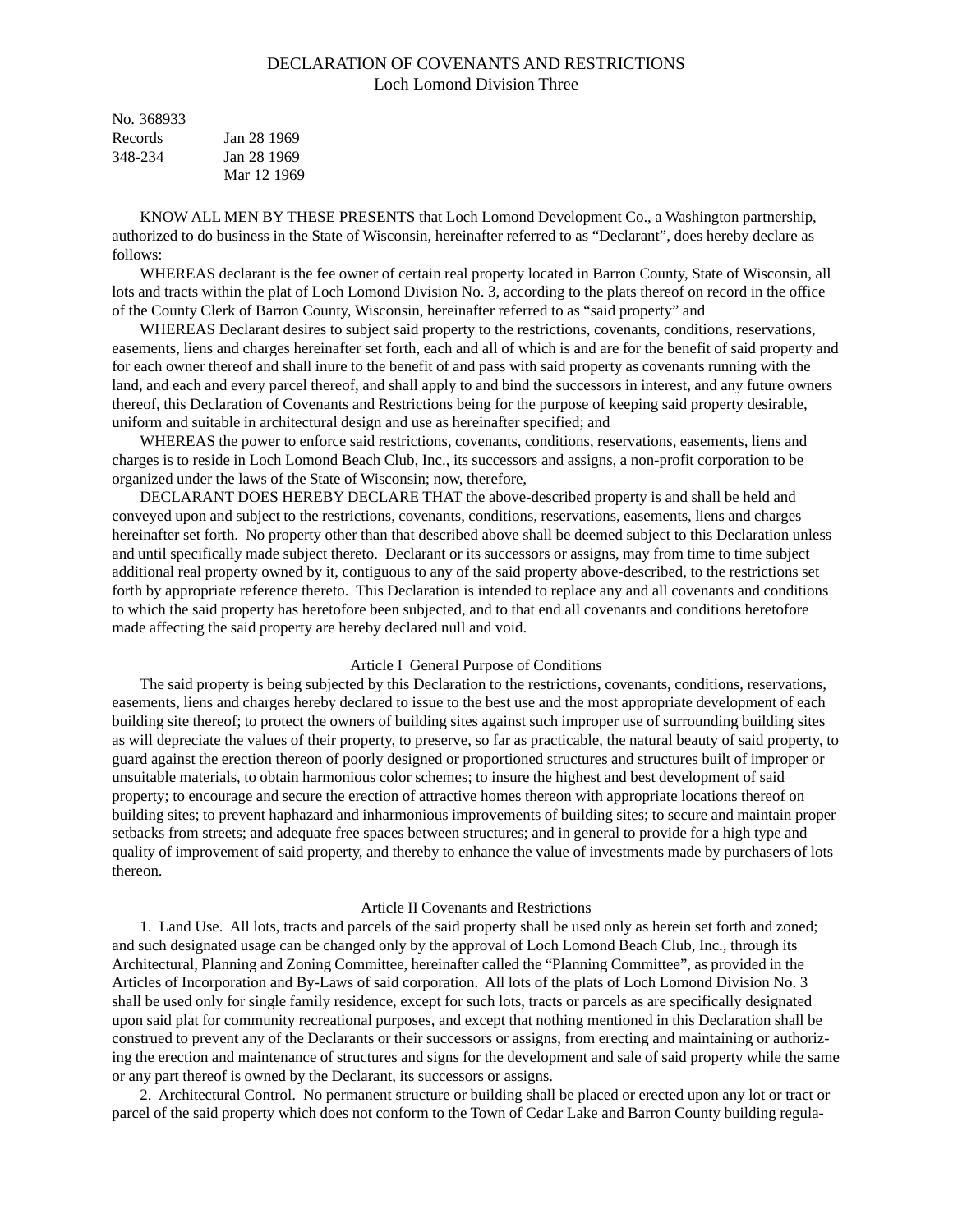tions and the requirements of the Planning Committee. No building shall be erected, placed or altered upon any lot, tract or parcel of the said property until the construction plans and specifications have been submitted to and approved in writing by the said Committee prior to the commencement of any construction. The work of construction of all buildings and structures shall be prosecuted diligently and continuously from commencement of construction until exteriors of such buildings and structures are completed and painted or otherwise suitably finished and within six months of commencement. All buildings and structures shall be new construction and no imitations of any materials shall be used for exterior finish, which shall be of wood, stone, brick, glass, steel, concrete, or a like material.

3. Building Site Limitations. No dwelling shall be permitted on any lot wherein the ground floor area of the structure shall be less than 650 square feet of enclosed living area. No dwelling shall exceed a maximum height of twenty-four feet from the original grade without written approval from the Planning Committee.

4. Setbacks. No building shall be located on any lot nearer than 40 feet to the front lot line, nor nearer than 20 feet to any side street line, nor nearer than 15 feet to any interior property line; Except there shall be a lake frontage setback on each lakeshore lot or parcel of not less than 75 feet or the meander line as shown on the plat, whichever is greater. Boathouses shall be constructed and located upon the lot in accordance with applicable state and local regulations. For the purpose of this covenant, eaves, steps and decks shall not be considered as a part of a building; Provided, however, that this shall not be construed to permit any portion of any structure or building upon one lot to encroach upon or over another lot not held in the same ownership.

5. Minimum Lot Size. No dwelling shall be erected or placed on any lot having an area of less than 20,000 square feet, in accordance with the regulations of the Town of Cedar Lake, Barron County, Wisconsin, or there applicable public agency.

6. Cuts and Fills and Utility, Sewerage and Drainage Easements. The right is reserved to construct and maintain public utilities on the streets and roads of the plat either above or below ground and to make all necessary slopes for cuts and fills upon the lots shown on the plat in the original grading of said streets or road, together with the right to drain the streets or roads over or across any lot or lots where water may take a natural course; and declarant further reserves perpetual easement five feet wide under, over and across the rear and sides of each lot, within, contiguous and parallel to the rear and side lot lines thereof, for the purpose of placing, laying, erecting, constructing, maintaining and operating, or of authorizing the placement, laying, erection, construction, maintenance and operation of utilities and sewerage and drainage systems. No change in the natural drainage shall be made by any lot owner without prior approval from the Planning Committee.

7. Nuisances. No noxious or offensive activity shall be carried on upon any of the said property, nor shall anything be done thereon which may be or become an annoyances or nuisance to the neighborhood.

8. Habitation of Temporary Structures. No structure of a temporary character, basement, tent, shack, garage, trailer or camper or any other outbuilding shall be used on any lot at any time as a permanent or seasonal residence or dwelling, except under a temporary written permit which may be granted upon specific time limitations of such use, in the discretion of the Planning Committee, providing such use is in compliance with local Health Department regulations.

9. Livestock. No animals, livestock or poultry of any kind shall be raised, bred or kept on any of said property, except that dogs, cats and other household pets may be kept provided they are not kept, bred or maintained for any commercial purpose, and provided such keeping does not constitute a nuisance as defined in Article II, Paragraph 7, herein.

10. Refuse. No lot shall be used or maintained as dumping ground for rubbish, refuse or garbage. Garbage or other waste shall not be kept excepting in sanitary containers. All incinerators and other equipment for the disposal or storage of such matter shall be kept in a clean and sanitary condition, and all incinerators shall be approved before installation or use by the Planning Committee and the Town of Cedar Lake, Wisconsin.

11. Sewerage Systems. No individual sewerage disposal system shall be permitted on any lot or upon any of the said property unless the system is designed, located and constructed in accordance with the requirements, standards and recommendations of the Town of Cedar Lake and Barron County Public Health Authorities. Approval of such system as installed shall be obtained from such Authorities. All septic tanks shall have a minimum capacity of 750 gallons.

12. Oil Drilling. Oil drilling, oil development operations, refining, mining operations of any kind, or quarrying, shall not be permitted upon, in or under any of the lots. Notwithstanding the restrictions set forth in the preceding sentence, Declarant may carry on such restricted activities, in its discretion.

13. Ground Cover. No person shall strip, remove or destroy ground cover, trees, bushes and the like whether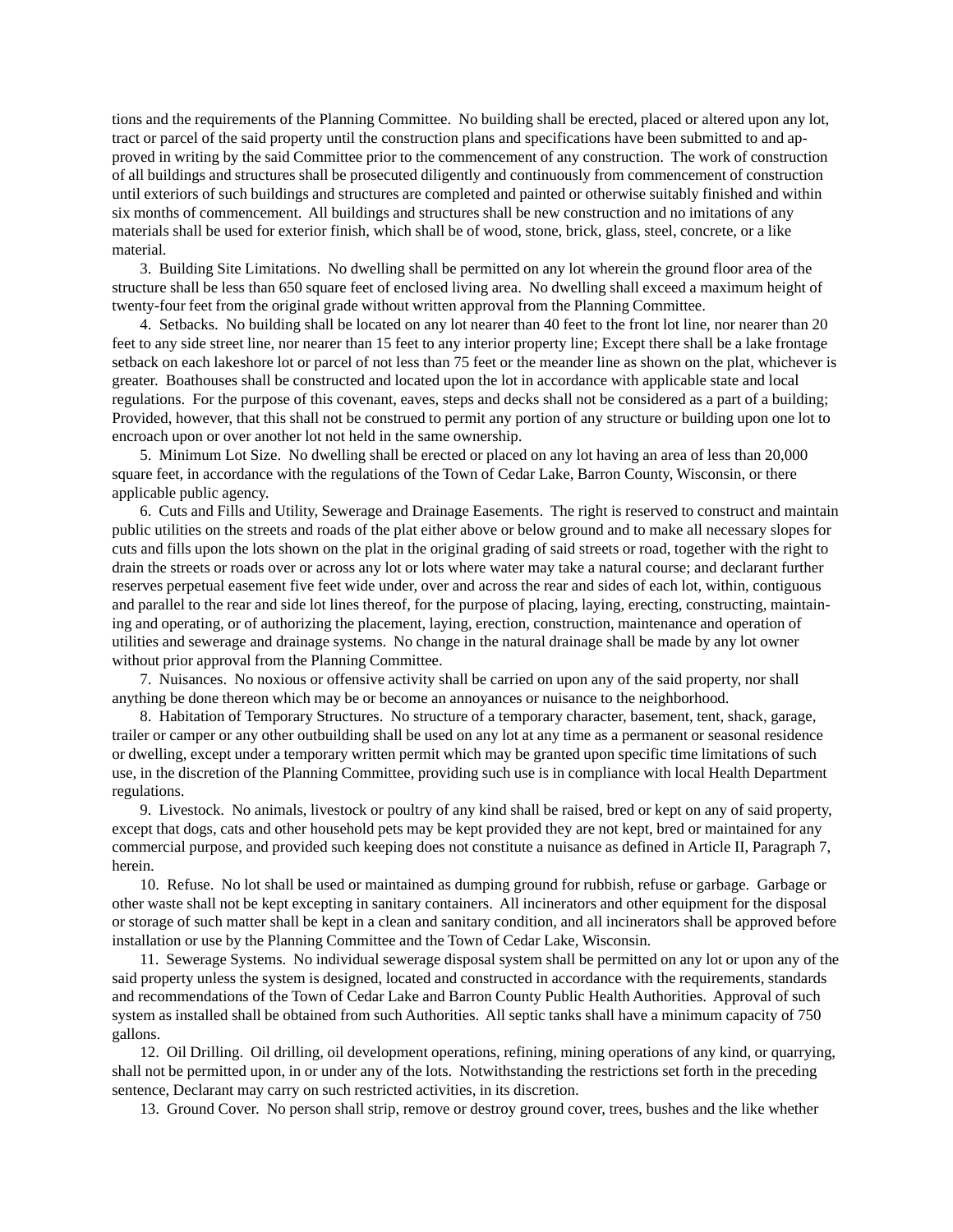natural or otherwise, from or upon said property; except as may be necessary in the construction of a dwelling and its appurtenances. This paragraph is in no way limited or qualified by the rights of the Club under paragraph 3 of Article III hereof.

14. Sale or Lease. None of the said property shall be occupied, leased, rented, conveyed or otherwise alienated, nor shall the title or possession thereof pass to another unless said property is occupied, leased, rented, conveyed or otherwise alienated or title or possession thereof pass subject to membership in Loch Lomond Beach Club, Inc., as provided in Article III, Paragraph 1 hereof.

15. Outlots. All parcels of land within said property that are designated as Outlots shall be for the exclusive recreational use of Loch Lomond Beach Club, Inc., and its members, and no building shall be built thereon that does not comply with any applicable State or Local regulations.

## Article III Loch Lomond Beach Club, Inc.

1. Membership. The owner of each lot of the said property shall be a member of Lock Lomond Beach Club, Inc. Each member shall be entitled to one vote for each lot owned by or held under contract of sale to him, but no more than one vote per lot shall be cast regardless of the number of owners thereof.

2. Dues and Assessments. For the purpose of financing the activities of the Club, it is hereby declared that all the lots within the said property shall be annually assessed or charged at an initial amount of \$30.00 per year. The annual assessment (or dues) and the amount thereof shall be imposed only by affirmative vote of a majority of the Board of Directors of the Club. For each year after the initial year ending June 30, 1969, for which initial year the said assessment rate has been fixed hereby, and in the By-Laws of the Club. Such annual assessment, or dues, and the amount thereof shall be fixed by the Board of Directors at its meeting held in connection with the annual meting of the members of the Club to be held each year in June and shall be due and payable on or before the 15th day of August succeeding, and if not then paid shall thereafter be delinquent and bear interest at the rate of 6% per annum. Upon becoming delinquent such assessment or dues shall constitute a lien upon the property against which the same was levied, and the Club may file a statement of charges or assessment due in the office of the County Clerk of Barron County, Wisconsin. A release of said lien shall be filed by the Club on payment in full of said dues or assessments. Said lien may be enforced by the Club as may any lien on real property under the law; and if said lien is foreclosed the lot owner shall be liable for the costs and disbursements, including a reasonable attorney's fee, of the Club therein, all of which costs, disbursements and fees shall be secured by such lien; the purchasers of the lot within the said property by the acceptance of deeds therefore, whether from declarant or subsequent owners of any of said property, or by the signing of contracts to purchase the same shall become personally obligated to pay such dues or assessments, including interest, upon the lot or lots purchased or agreed to be purchased by them and shall be subject to the enforcement provisions outlined above.

3. Unkempt Lots. The Club shall have the right at all times to enter upon any lot of said property that is vacant or then unoccupied and after reasonable notice to the owner thereof do at the expense of the Club whatever is necessary to clean up and maintain the appearance thereon in a condition consistent with that of the other lots within said property.

#### Article IV Definitions

Wherever used in this Declaration, the following terms shall have meaning given them in this Article IV.

1. "Said Property" shall mean all the land encompassed within the plat of Loch Lomond Division No. 3, Barron County, Wisconsin.

2. "Declarant" shall mean the declarant signatory to this Declaration and its assigns and successors in interest so that it shall be clearly understood that such rights, privileges, and options as are herein reserved to or established for the Declarant are subject to assignment and transfer by it to the extent of its interest therein, and are in no way to be deemed limited to it alone or terminable by its such transfer or assignment.

3. "Club" shall mean Loch Lomond Beach Club, Inc., a Wisconsin non-profit corporation.

#### Article V General Provisions

1. Term. These covenants and restrictions are to run with the land and shall be binding on all parties and persons claiming under them for a period of 25 years from the date this Declaration is recorded, after which time said covenants and restrictions shall be automatically extended for successive periods of ten years unless an instrument signed by a majority of the then owners of all lots within the said property has been recorded agreeing to extinguish or change said covenants and restrictions in whole or in part.